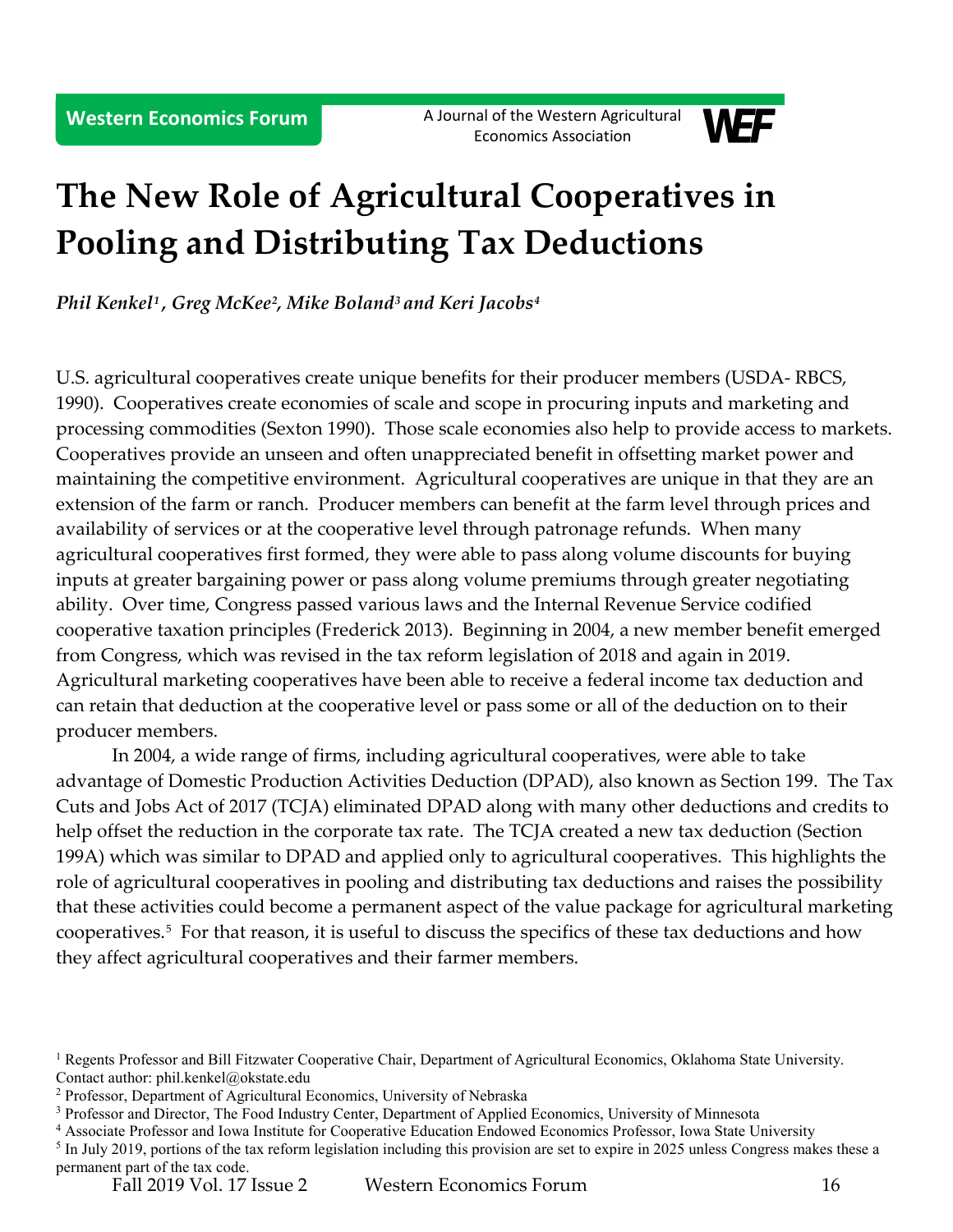### **Background**

The American Jobs Creation Act (AJCA) of 2004 was created to compensate U.S manufacturing companies for the loss of export tax relief and encourage domestic economic growth. The AJCA created a new deduction (DPAD) for businesses that produce goods inside the U.S. The deduction phased in over time but eventually became equal to the minimum of 9% of qualified production activities income (QPAI) or 50% of the W-2 wages that were allocable to the domestic production. Qualifying activities included cultivating soil, raising livestock, and fishing as well as the handling and processing of agricultural commodities. Agricultural producers and cooperatives were therefore considered manufacturers making them eligible for the DPAD (Harris and McEowen 2009).

A cooperative engaged in marketing agricultural and horticultural products may also be considered as having produced the commodities that it markets for the patrons. The DPAD for products sold by a cooperative can be calculated at the cooperative level. Additionally, the firm could elect to retain the deduction or pass all or part of it on to its members based on their patronage. The advantage to calculating the deduction at the cooperative level is that the W-2 wage limitation is based on the cooperative's wages. Because many producers have little or no W-2 wages, the wage calculation is often the major limiting factor for taking the DPAD at the farm level. When the deduction is calculated at the cooperative and passed on to the member, the producer's share is not limited by either their adjusted gross income or their W-2 wages (Harris and McEowen, 2009).

The cooperative board of directors make the decisions on whether to take the DPAD at the cooperative level and what portion, if any, to pass to the patrons. Such decisions are partially based on recommendations from auditors or other service providers. However, from a fiduciary standpoint, the decision lies with the board of directors. Some boards elect to ignore the tax deduction perhaps because of advice of their auditors or because they do not understand the deduction. In that case, the patrons were free to pursue the deduction at the farm level. Many marketing cooperatives take the deduction and the portion retained by the cooperative varies across firms.<sup>[6](#page-1-0)</sup>

A major component of the Tax Cuts and Jobs Act of 2017 is a reduction in the corporate income tax rate from a maximum rate of 35% to a flat 21%. The revenue lost from the tax rate reduction was partially offset by the elimination of tax deductions and tax credits. The DPAD grew to be of the largest corporate tax deductions with an estimated cost of \$15 billion in 2016 and was an attractive choice for elimination (Institute on Taxation and Economic Policy 2017). The National Council of Farmers Cooperatives (NCFC) led an industry effort to preserve DPAD or a similar deduction for cooperative firms. The NCFC argued that because cooperatives passed through taxation to their farmer members, those firms and their members would not benefit from the corporate tax rate deduction. Many viewed NCFC's strategy as ambitious since almost every category of manufacturing firm wanted a special exception.

<span id="page-1-0"></span>The TJJA includes a new provision designated "Section 199A" that applies to "taxpayers other than a corporation" and included a "deduction for income attributed to domestic production activities of specified agricultural or horticulture cooperatives". Gaining support for Section 199A was a notable accomplishment for the cooperative industry. A special tax deduction was created for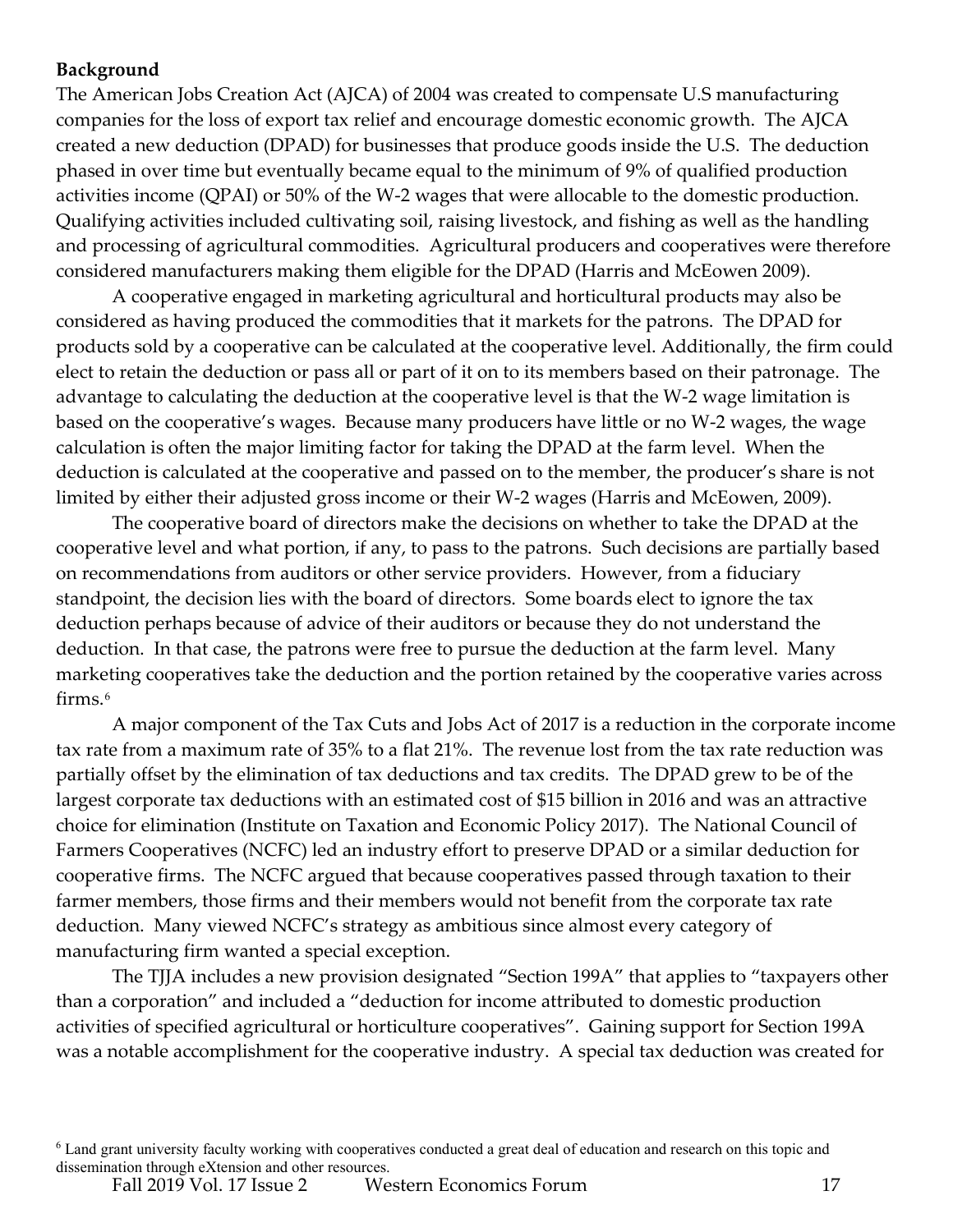cooperative firms in the context of tax legislation that generally eliminated tax deductions and credits as an offset for reducing the corporate tax rate.[7](#page-2-0)

The original language generated significant controversy because of a provision creating a tax credit for agricultural producers. The structure of the credit gave producers a significant incentive to market commodities through a cooperative. Many independent grain elevators and other noncooperative entities were vocal in their opposition to the bill. The magnitude of the tax advantage from marketing through a cooperative clearly was not the intent of Congress and the drafting error became known as "the grain glitch" (Greenberg 2018). Industry groups including NCFC and NGFA (National Grain and Feed Association) worked together to revise the Section 199A language. Legislation containing the "grain glitch fix" was introduced as part of the omnibus spending bill (Consolidated Appropriations Act 2018) and was passed into law on March 23, 2018 (Davis Brown 2018).

The provisions of the final Section 199A are somewhat complex. The Section 199A creates both a deduction at the cooperative level and a separate potential tax penalty (reduction is an otherwise available tax deduction) for producers who market through cooperatives. Marketing cooperatives can retain the deduction or pass any portion of it on to its members. Therefore, a producer marketing through a cooperative can be advantaged, equivalent or disadvantaged relative to a producer marketing to a non-cooperative firm depending on the amount of Section 199A deduction passed on by the cooperative and their producer level offset. The structure of Section 199A makes the tax deduction decision an important part of the cooperative value package and an important decision for the cooperative board. Under the previous structure of DPAD, a cooperative board could ignore the potential deduction and concentrate on other aspects of the value package. Under the producer level offset provision of Section 199A, it is essential for marketing cooperatives to take the deduction and pass on an appropriate percentage or risk having their producer members disadvantaged by patronizing the cooperative.

### **Illustration of Section 199A with Representative Cooperatives**

The calculations of Section 199A are firm and farm specific depending on the qualifying income and wage levels of both the cooperative and the patron. At the request of NCFC, a group of academic cooperative specialists developed a set of representative grain marketing cooperatives (Kenkel et. al. 2019). Analysis based on the representative cooperatives has been presented in educational programs in several states. The representative grain marketing cooperatives provide a good illustration of the issues surrounding the Section 199A deduction.

Four representative cooperatives were developed. An Iowa corn and soybean marketing cooperative was created using the CoMetrics database<sup>[8](#page-2-1)</sup>. The data came from a case study cooperative in the database that was the closest to the median levels of size and profitability. Two Illinois corn and soybean marketing cooperative were created using a database of a regional cooperative. The cooperative data did not correspond to specific cooperatives but rather from the average financial results of roughly 200-grain marketing and farm supply cooperatives and 100-grain marketing only cooperatives in the database. A representative Nebraska wheat marketing cooperative was based on

<span id="page-2-1"></span><sup>8</sup> CoMetrics is a technology company that collects and standardizes data for independent businesses, cooperatives, nonprofit foundations and social enterprises.

<span id="page-2-0"></span><sup>7</sup> This was a major source of education and research for faculty working with cooperatives in 2018 and 2019.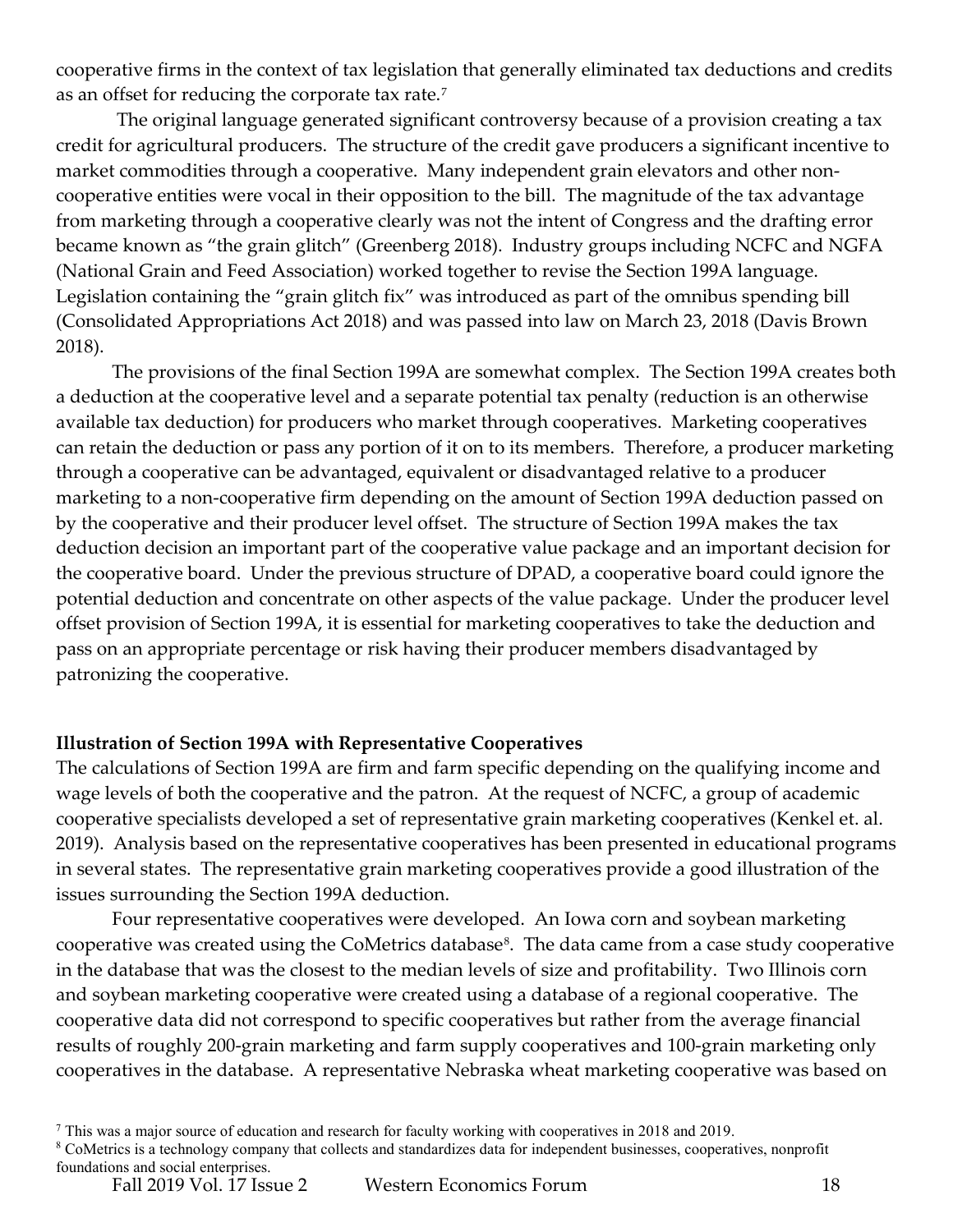a case study cooperative subjectively selected by cooperative specialists as being representative of the region. Selected data from the representative cooperatives are provided in Table 1.

| radio 1. 1 mancial Characteristics of Representative Cooperative | Iowa Corn, | Illinois Corn | Illinois Corn | Nebraska    |
|------------------------------------------------------------------|------------|---------------|---------------|-------------|
|                                                                  | Soybean    | Soybean and   | and Soybean   | Wheat and   |
|                                                                  | and Farm   | Farm Supply   |               | Farm Supply |
|                                                                  | Supply     |               |               |             |
| Grain Sales to Total                                             | 64%        | 64%           | 100%          | 65%         |
| <b>Sales</b>                                                     |            |               |               |             |
| Profit Margin                                                    | 1.7%       | 1.1%          | 2.1%          | 1.9%        |
| Personnel Expense                                                | 51.2%      | 50%           | 51.2%         | 55.5%       |
| to Gross Margin                                                  |            |               |               |             |
| Personnel Expense                                                | \$.35      | \$.41         | \$.13         | \$.26       |
| per Bushel                                                       |            |               |               |             |
| Sales/Total Assets                                               | 3.86       | 2.26          | 2.14          | 2.04        |
| Return on Assets                                                 | 4.2%       | 4.8%          | 2.4%          | 4.0%        |
| Cash Patronage per                                               | \$0.10     | \$0.13        | \$0.03        | \$0.07      |
| Bushel (50%)                                                     |            |               |               |             |

Table 1. Financial Characteristics of Representative Cooperative

Despite being constructed for different geographic regions and using different methods, the financial characteristics of the representative cooperative were similar. The cooperative examples had similar profit margins, total asset turnover (sales/total assets) and return on assets (ROA). The ratio of personnel expense to gross margin (a key efficiency ratio) was also fairly consistent across the firms. The ratio of personnel expense per bushel showed more variation based on the activity mix of the cooperative. The grain-only example had lower personnel expense per bushel since there were no wages associated with farm supply activities.

### *Section 199A Deduction Modeling*

The cooperative level Section 199A deductions are provided in Table 2. The deduction is calculated as the minimum of 20% of qualified business income or 50% of W-2 wages. The W-2 wage restriction was the binding constraint for all of the representative cooperatives, resulting in deductions from \$0.06 per bushel to \$0.21 per bushel. The activity mix was the major factor behind that range. The cooperatives with only grain sales had lower W-2 per bushel resulting in a lower per bushel Section 199A deduction.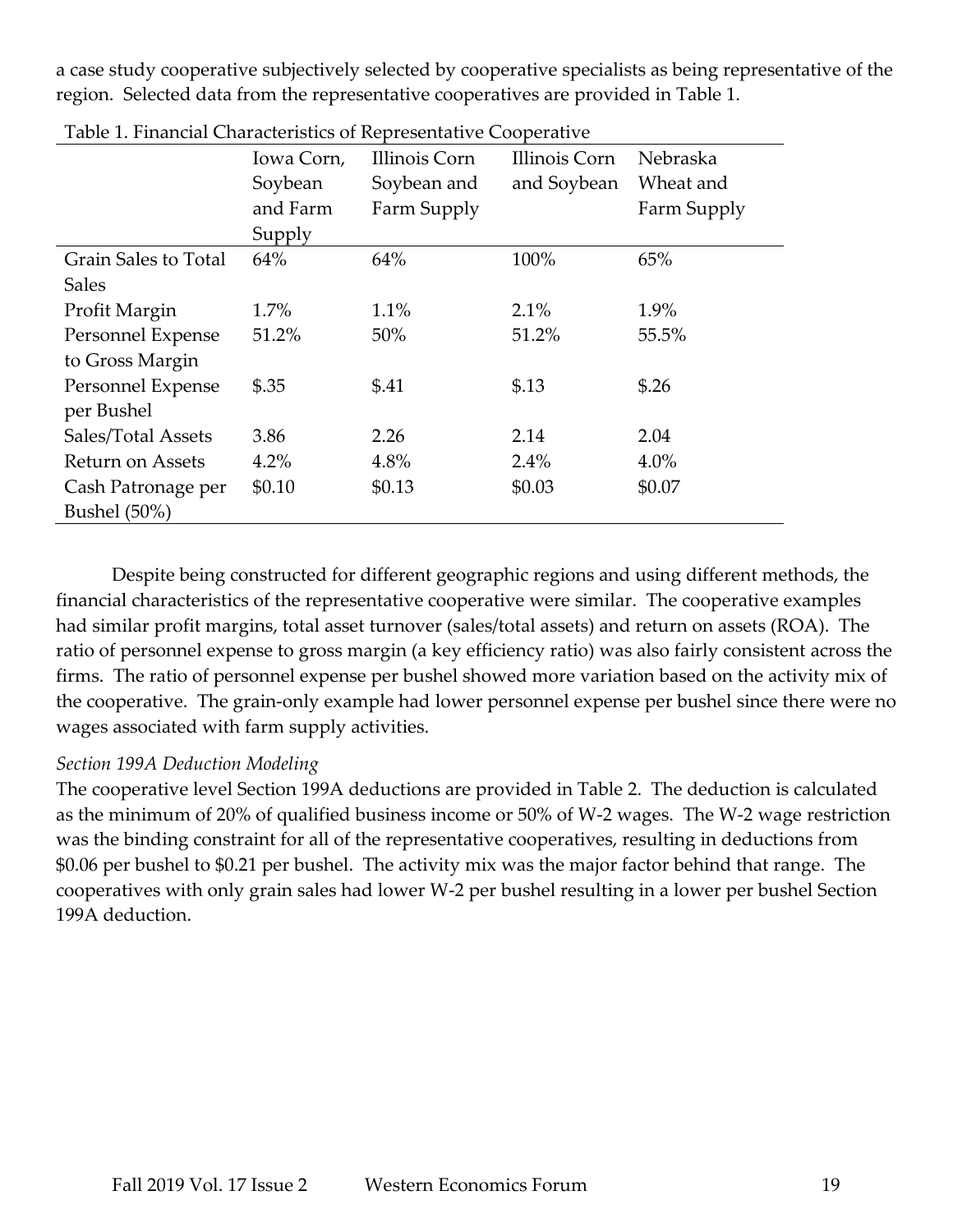| Table 2. Cooperative Level Section 199A Deduction on a per Bushel Basis |                  |          |               |                 |
|-------------------------------------------------------------------------|------------------|----------|---------------|-----------------|
|                                                                         | Iowa Corn,       | Illinois | Illinois Corn | Nebraska Wheat  |
|                                                                         | Soybean and Corn |          | and Soybean   | and Farm Supply |
|                                                                         | Farm Supply      | Soybean  |               |                 |
|                                                                         |                  | and Farm |               |                 |
|                                                                         |                  | Supply   |               |                 |
| Cooperative \$.18                                                       |                  | \$.21    | \$.06         | \$.13           |
| Section                                                                 |                  |          |               |                 |
| 199A                                                                    |                  |          |               |                 |

Table 2. Cooperative Level Section 199A Deduction on a per Bushel Basis

Section 199A also involves a tax deduction offset, or reduction in an otherwise available deduction at the producer level (Table 3). The producer level offset is calculated as the minimum of 20% of the producers' qualified business income or 50% of the producers' W-2 wages. Information from the Iowa Farm Business Association is used to model the cost and returns of a representative corn and soybean producer and the information from the Kansas Farm Management Association (KFMA) are used to model a representative wheat farm (Kansas Farm Management Association 2018; Plastina and Johanns, 2017). Similar to the cooperative level calculation, the binding deduction was 50% of the producers' W-2 wage expense. The resulting tax deduction offset was determined to be \$0.04 per bushel for a typical Midwestern corn and soybean producer and \$0.07 per bushel for a typical Plains wheat producer.

|                            | Corn     | Soybeans | Wheat    |
|----------------------------|----------|----------|----------|
| Yield per acre             | 214      | 60       | 43       |
| Price per bushel           | \$3.28   | \$9.32   | \$5.66   |
| Gross Income/acre          | \$701.92 | \$559.20 | \$243.15 |
| W-2 wage/acre              | \$11.51  | \$9.97   | \$2.71   |
| Other Expenses/            | \$546.77 | \$373.58 | \$177.44 |
| acre                       |          |          |          |
| <b>Qualified Business</b>  | \$155.15 | \$185.62 | \$65.71  |
| Income/acre                |          |          |          |
| 9% of QBI/acre             | \$13.96  | \$16.71  | \$5.91   |
| 50% of W-2                 | \$5.76   | \$4.99   | \$1.36   |
| wage/acre                  |          |          |          |
| <b>Binding Offset/acre</b> | \$5.75   | \$4.99   | \$1.36   |
| Section 199A Offset        | \$0.026  | \$0.083  | \$0.036  |
| per Bushel                 |          |          |          |
| Section 199A Offset        |          | \$0.038  |          |
| per bushel-                |          |          |          |
| weighted average           |          |          |          |
| 80% corn, 20%              |          |          |          |
| soybeans                   |          |          |          |

Table 3. Producer Level Section for the 199A Calculations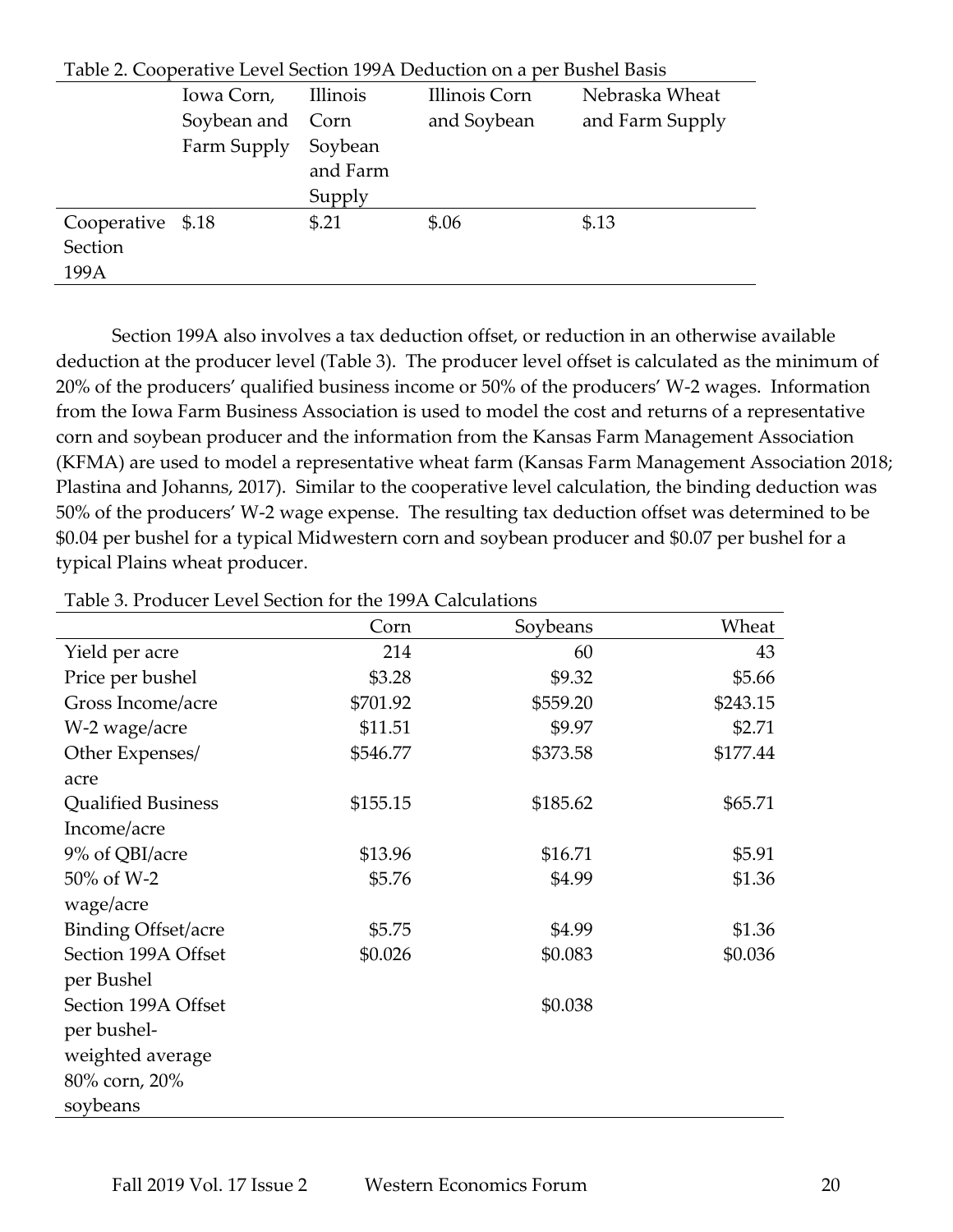## *Portion of the Pass Necessary for Producer Equivalency*

Cooperatives can retain the Section 199A deduction or pass on any portion to members who markets commodities through the cooperative. As discussed, the producer's offset is based on farm level calculations and is independent of the amount pass through. Under that structure, a producer delivering to a cooperative is disadvantaged unless the cooperative passes a portion of the cooperative level deduction that is at least equal to their offset. The required pass through depends on the producer's W-2 wages, so each patron will likely face a different situation. The boards of most cooperatives are interested in determining the percentage pass through needed to keep the average cooperative patron equivalent with a producer marketing through a non-cooperative firm. The percentage pass through to keep the representative farm operator equivalent to a non-cooperative marketing cooperative is illustrated in Table 4.

| Lavie 4. Fortion of the Fass Necessary for Frouncer Equivalency in Dustiers |             |               |               |                 |
|-----------------------------------------------------------------------------|-------------|---------------|---------------|-----------------|
|                                                                             | Iowa Corn,  | Illinois Corn | Illinois Corn | Nebraska Wheat  |
|                                                                             | Soybean and | Soybean and   | and Soybean   | and Farm Supply |
|                                                                             | Farm Supply | Farm Supply   |               |                 |
| Cooperative                                                                 | \$0.18      | \$0.21        | \$0.06        | \$0.13          |
| Section                                                                     |             |               |               |                 |
| 199A/bu.                                                                    |             |               |               |                 |
| Producer                                                                    | \$0.038     | \$0.038       | \$0.038       | \$0.036         |
| Offset                                                                      |             |               |               |                 |
| Required                                                                    | 22%         | 21%           | 67%           | 34%             |
| Pass                                                                        |             |               |               |                 |
| Through                                                                     |             |               |               |                 |
| Cash                                                                        | \$0.10      | \$0.13        | \$0.03        | \$0.07          |
| Patronage                                                                   |             |               |               |                 |
| $(50\%)$                                                                    |             |               |               |                 |
|                                                                             |             |               |               |                 |

Table 4: Portion of the Pass Necessary for Producer Equivalency in Bushels

The required pass through percentage ranged from 22% to 67%. This Illinois grain and oilseed only example has a lower Section 199A deduction per bushel due to lower wage expense and thus had to pass on the highest proportion of the cooperative deduction. Notably, the pass through needed by the producer is based on representative crop budgets and reflects the amount needed by the average producer. Producers with lower than average W-2 wage expense would face a lower offset and require a smaller pass through to remain equivalent. Conversely, producers with higher than average W-2 wages would face higher offsets and require a higher pass through to remain equivalent. Cooperative boards of directors would presumably strive to keep their average patron equivalent and pass through a portion equal or greater than the calculated percentages.

The total cooperative level Section 199A deduction is significantly higher than the cash patronage distribution for all of the representative cooperatives. As discussed, most cooperatives would pass on a portion of that deduction to prevent the "average" patron from being disadvantaged from marketing through the cooperative. In the case of three of the four representative cooperatives, the remaining portion of the Section 199A deduction was still larger than their cash patronage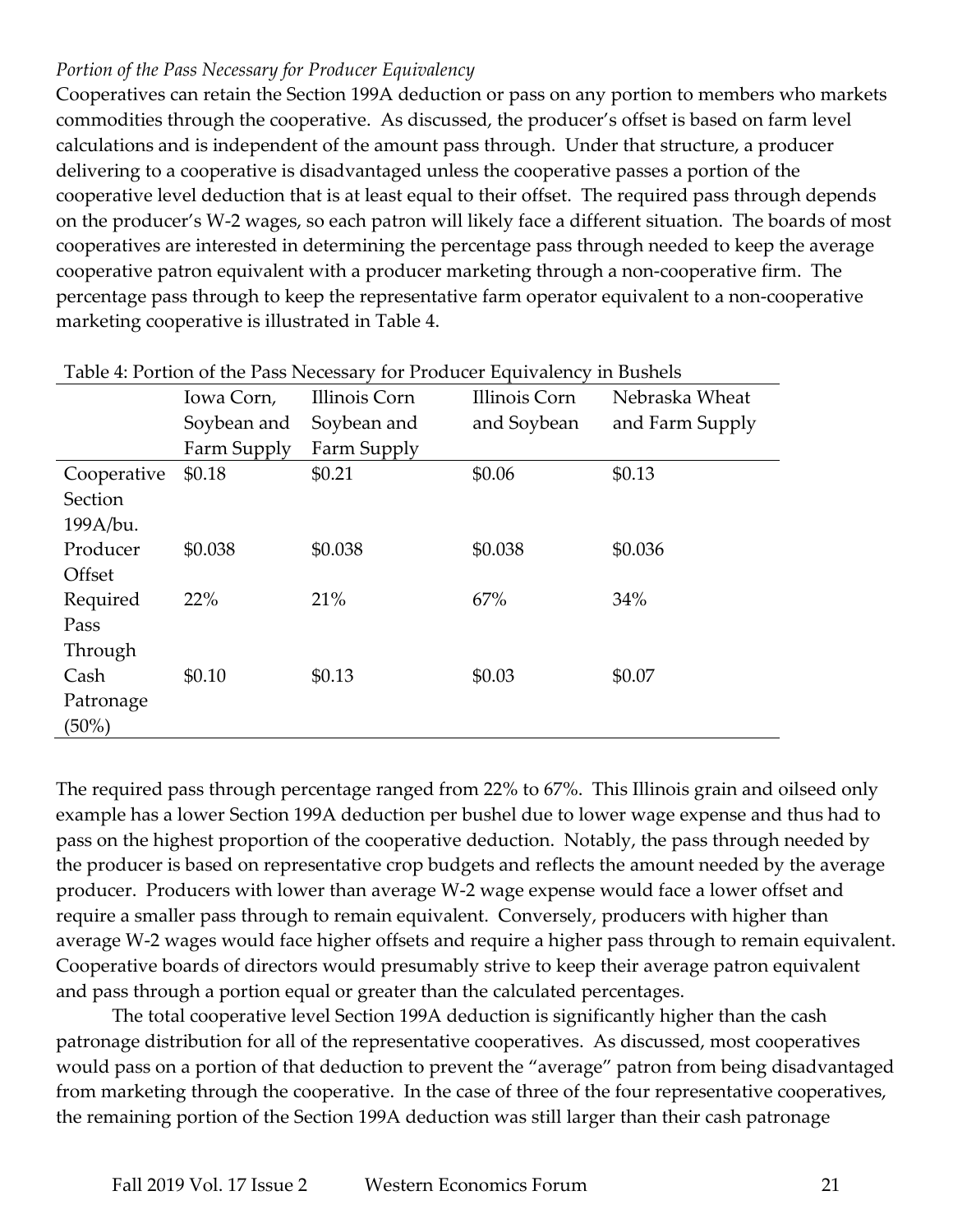distribution. The Section 199A deduction can clearly be an important part of the cooperative value package, which was likely the intent of the policymakers when they passed the tax reform legislation.

#### **Conclusions**

The role of agricultural cooperatives in pooling and distributing tax deductions has emerged over time. The DPAD became available in 2005. Initially, most agricultural marketing cooperatives did not understand the deduction and how it could be captured at the cooperative level. By 2017, when the TCJA was passed, many agricultural marketing cooperatives structured their producer payments to take full advantage of DPAD at the cooperative level. Still, the practice was not universal and some cooperative boards elected not to pursue the deduction.

The inclusion of Section 199A in the TCJA was notable for two reasons. First, it represented a new deduction that was available only to agricultural and horticultural cooperatives. It is unusual for agricultural cooperatives to receive special tax provisions. Second, it somewhat institutionalized the role of agricultural cooperatives in pooling and distributing tax deductions for their member owners. Our analysis, which is based on representative cooperatives, suggests that the Section 199A tax deduction should be an important component of the cooperative value package. By 2025, the year of its anticipated expiration, cooperatives will understand further the impact on its income tax strategy.

Cooperative boards of directors already face complex financial decisions relating to profit distribution and equity management. Those decisions have cash flow and taxation impacts for both the cooperative and the patron owners. Section 199A has added another layer to that complexity. The provisions of Section 199A are multifaceted and cooperative boards must balance the value of the deduction at the cooperative level with the benefits of passing on the deduction to their members. The cooperative level deduction is specific to each cooperative and heavily influenced by the level of W-2 wages. The producer level impacts are also farm specific. Larger producers likely have different wage expense structures and Section 199A impacts relative to smaller producers. Cooperative boards may need to educate themselves about the wage and tax situations of their farmer members and make strategic decisions as to the importance of tax deductions in their value package.